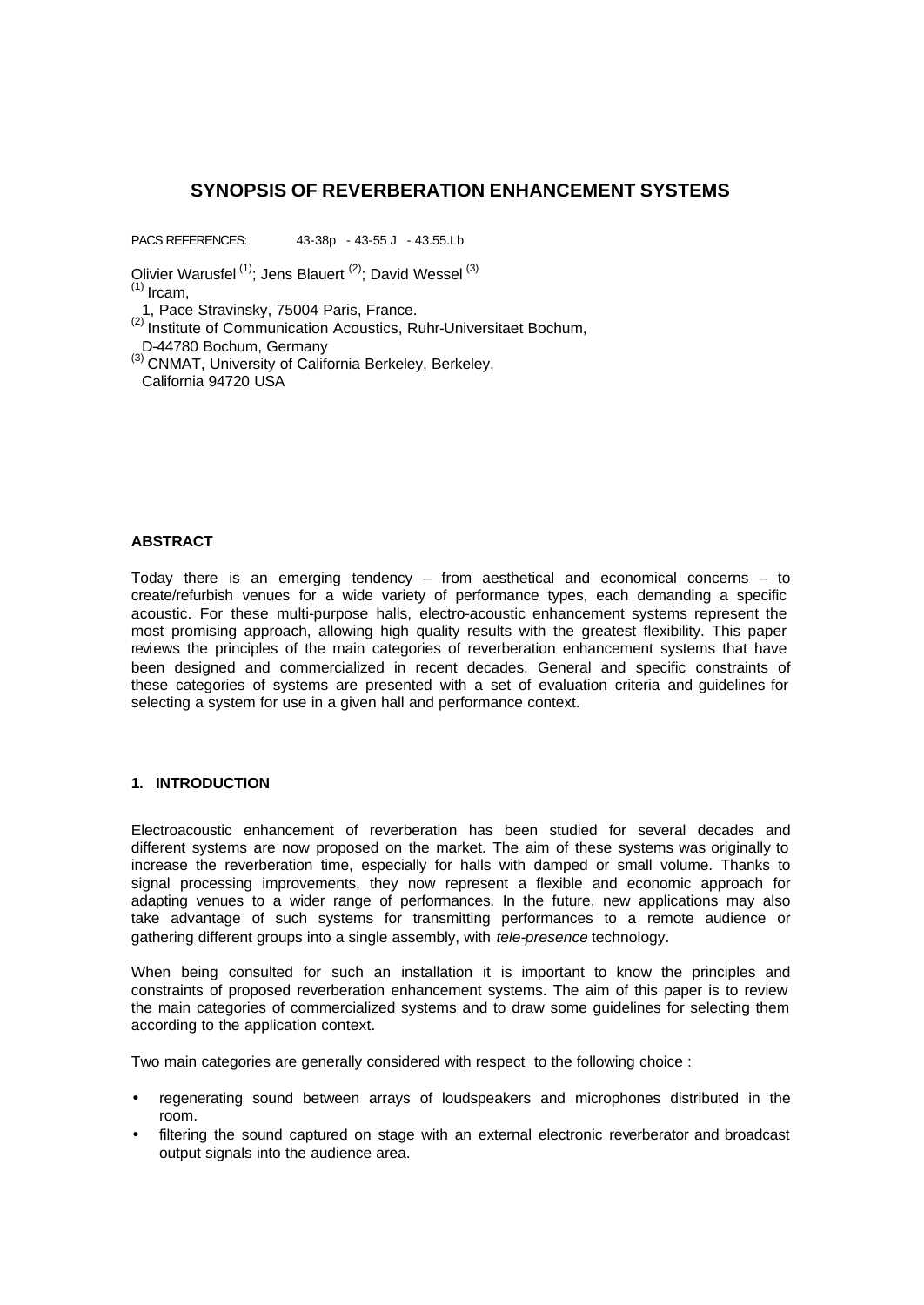In the first category, the modification of the reverberation properties of the room relies explicitly on the feedback loop between the loudspeakers and the microphones. These systems are said "regenerative" or "non in-line" since the electroacoustic components are involved in the iterative energy exchanges that drive the reverberation.

In the second category, the reverberation is created by an auxiliary electronic device and is superimposed to the room behavior. Conversely, such systems are said "in-line" or "nonregenerative" since the process from the stage microphones to the rendering loudspeakers does not include a feedback loop or, at least, maintains it as low as possible.

Besides these two leading categories other structures, have been proposed. A hybrid architecture is described in [9] where first reflections are created with an in-line process, while the late reverberation is controlled by an artificial reverberator, inserted in the regenerative process, and acting as a coupled room. In [13], a regenerative system is proposed where a number of electronic cells, distributed in the room, are being composed of a loudspeaker connected to a local microphone. Each cell creates an "active wall" with control of its reflecting properties (frequency response and delay).

# **2. SYSTEM CATEGORIES AND PRINCIPLES**

## 2.1. Regenerative systems

Assisted reverberation systems using regeneration are based on a multiple feedback channel architecture between microphones and loudspeakers. The well-known Assisted Resonance System, installed in the Festival Hall in London, consisted in a series of independent channels, filtered in narrow band and dedicated each to the enhancement of a single low frequency mode.

Statistical considerations on modal density in room acoustics tends to favor the use of wideband feedback channels aiming at controlling the reverberation time over a large frequency band. A broad overview of the evolution of this category should first mention early work of Franssen using a number of independent feedback channels in order to compensate for the natural damping of the room. First laws could be derived to characterize the gain *G* on the reverberated energy density, for a given number of channels N :

$$
G = 1/(1 - m^2 N)
$$
 where  $m^2$  is the mean power loop gain in individual channels.

This gain automatically defines the reverberation time increase according to Sabine's law. Studying the conditions for stability and acceptable coloration, Fransenn also derived an estimation of the necessary number of channels for obtaining a given gain [6] :

$$
G=1+N/50
$$

As can be seen, using a reasonable number of loudspeakers (50  $\lt N \lt 150$ ) does not allow a large variation of the reverberation time. Moreover, such a system is generally wanted for venues with too small volume, thus energy gain is generally not desired nor suited. During the last decade, significant improvements were proposed and developed by M. Poletti with the introduction of a cross coupling matrix and an auxiliary reverberation matrix in the feedback process [8]. This work took also advantage of contemporary work in the field of reverberator design [3]. The main merits of these evolutions are a better control on the frequency statistics of the response and the independent control of the reverberation time and energy.

## 2.2. In line systems

The "in-line" category resorts to the synthesis of a room effect by an auxiliary device, the output signals of which are broadcast into the audience. Although any system necessarily increases the total energy in the room, this category easily allows the creation of not physically possible situations like freezing sounds in infinite reverberation. The design of such assisted reverberation process will generally address simultaneously the synthesis and distribution of early reflections and of the late reverberation.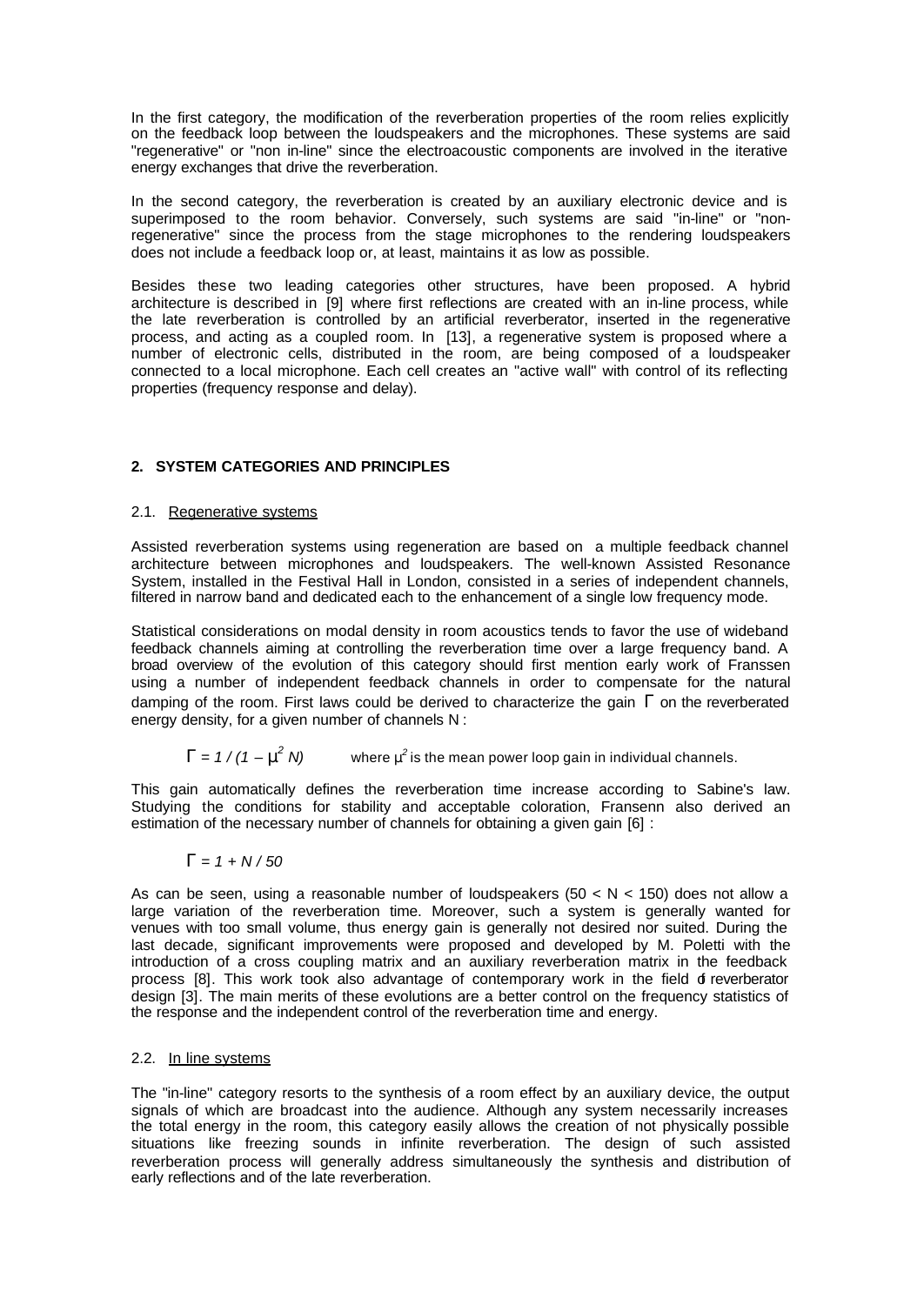In order to offer the largest possible variability, input signals must be as dry as possible, using close microphone settings or super-directive recording techniques like microphone arrays. Arrays may also be applied for a Wave field Synthesis approach as in [12] for the recording and rendering of the wave fronts produced by the instruments on stage. In practice, according to spatial aliasing considerations, an accurate sampling and reproduction of the wave fronts can only be achieved at low frequencies.

Although feedback is not considered part of the system, live conditions imply installation precautions and/or signal processing techniques for maintaining the feedback as low as possible. The problem is generally solved by specializing the different volumes of the room (recording on stage and rendering in the audience), or by using directive transducers and, finally, by introducing time variation of the parameters of the reverberators [2].

### 2.3. Active wall

The last studied case consists in installing a number of cells acting as artificial reflectors with controllable reflecting coefficient (possibly > 1.)[13]. Each cell is made of a microphone which signal is amplified, filtered and locally delivered to its associated loudspeaker. The behavior of the system may be interpreted as enhancing and delaying locally the reverberated field or, as well, as compensating for the energy loss on the room boundaries. Controlling the filter characteristics of the cells (delay and frequency dependent gain) allows adjusting independently the reverberation time and the apparent volume of the room. The directivity of the transducers together with echo cancellation algorithms are required for minimizing the internal feedback of the cell. The behavior of the system, considering the late reverberation, is similar to regenerative category where the feedback matrix is diagonal. Although the general architecture is designed for controlling the late reverberation of the room, the spatial distribution and the adjustment of the cells allow controlling the first reflections on stage or in the room. However, this requires acoustic consulting expertise, whereas previous system categories, especially when relying on in-line systems, belong more to the sound mastering skill.

## **3. GENERAL ASSESSMENT CRITERIA**

#### 3.1. Coloration / Stability

One of the main issues of reverberation enhancement systems has been, for a long time, the conditions for a stable and coloration free behavior, the term coloration here being focused on the ringing artifacts linked to the electroacoustic feedback. In [7] an objective measure is proposed to characterize the sound coloration of the reverberation tail. It is based on the analysis of the frequency magnitude distribution of the late reverberation. A few indices are proposed to characterize the deviation from a Rayleigh distribution corresponding to an ideal diffuse field. Among relevant values are the standard deviation of the distribution and the quadratic error between the integrated histograms of the measured and ideal distributions. The standard deviation shows interesting properties like a monotonic evolution with the gain before instability and its correlation with perceptual coloration detection seems reliable and selective.

During the last decade, theoretical studies have been dedicated to the statistics of multichannel feedback systems in order to improve the reverberator technology [4] as well as regenerative reverberation enhancement systems. As a starting point, considering the series connection of *n* transfer functions which frequency magnitudes are Rayleigh distributed, the product transfer function is known to diverge progressively from Rayleigh properties and to present increasing variance as *n* is incremented. It explains why a single feedback channel with a microphone set in the reverberation field of a loudspeaker will present worse stability properties than in free field. This observation, together with the perceptual selectivity mentioned above, also highlight the fact that even with non-regenerative systems, audible coloration artifacts can occur. Actually, if the sound recording on stage does not present a high direct to reverberant ratio, its convolution with a reverberator will diverge from ideal distribution properties. This justifies the use of time variant algorithms for reducing these risks.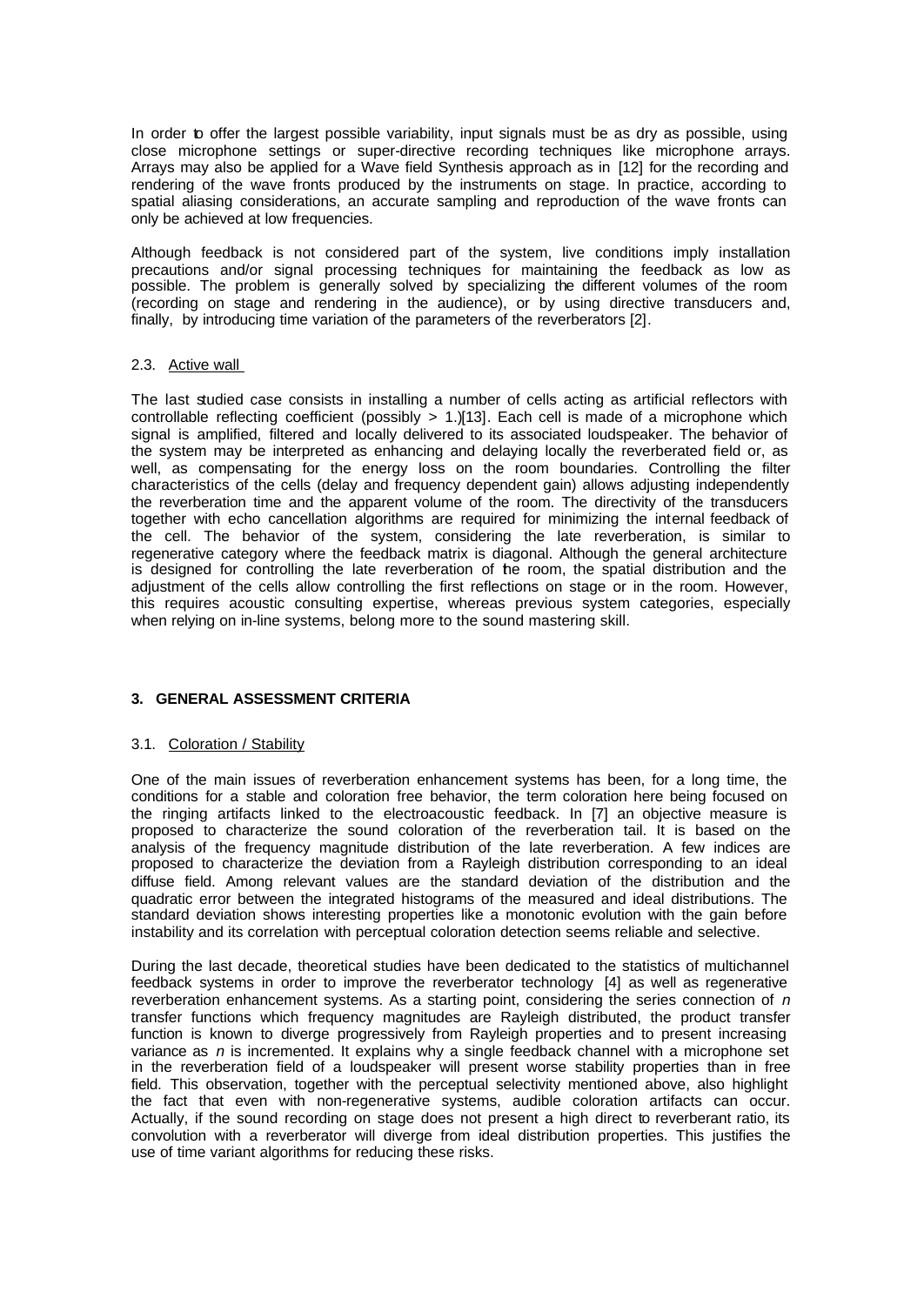The use of a cross-coupling feedback matrix with unitary properties [3] allows maintaining the frequency magnitude distribution closer to Rayleigh. As proposed in [8], the insertion of a unitary reverberator also allows an independent control on the reverberation duration and level.

## 3.2. Sound recording

One of the main discrimination between the system categories concerns the constraints on the microphone positioning. In-line systems require a high direct to reverberant sound energy ratio, which implies the use of directional and/or close microphones. An obvious reason is that dry recording allows a larger range of variation for the synthesized room effect. A second reason, reminded in the previous paragraph, is that coloration considerations call for feeding the reverberator with signals presenting high direct to reverberant ratio. Finally, close pick-up maintains the acoustic feedback as low as possible. As stated in [11] the distance of the microphone to the source on stage should not exceed the reverberation distance, which can be typically 5m. Using time variant reverberator parameters allows increasing this distance.

A trade-off must also be found between this requirement and the necessary homogeneity of stage covering regarding the position and orientation of the instruments. Moreover, in order to emulate diffuse field conditions, each instrument should be recorded with respect to its power spectrum, i.e. to the spatial integration of the sound radiated in every direction. These conditions are automatically fulfilled by regenerative systems (including active wall approach) provided that the room shows good diffusion properties, which makes them particularly indicated in venues where flexible stage is desired. The counterpart is that the system is only able to act on the late contribution of the room effect and does not allow fine tuning of first reflections. This justifies the development of hybrid systems where part of the microphone are set on stage and are dedicated to the synthesis of first reflections by an in-line sub-process.

Another important aspect for coloration and stability constraints is that the microphones should be separated enough in order to be uncorrelated before feeding a multichannel reverberator or the regenerative process. According to the spatial properties of cross-correlation in diffuse field, this minimal distance varies with the frequency and is about 1.7m for a lower frequency limit of 100Hz. In practice, a simple rule is to use the reverberation distance as a minimum.

## **3.3.** Loudspeaker positioning

Among practical issues when designing a reverberation enhancement system is the determination of the number and spatial distribution of the loudspeakers. Main criteria are a homogeneous coverage of the audience, an average spacing between the cells that respect the cross-correlation properties and a distance from the audience that avoids their auditive detection. The evaluation and relative importance of those criteria follow different rules according to the system category.

Considering in-line systems, the spatial density of the loudspeakers can be conducted as for conventional enhancement systems. The even coverage of the audience demands a sufficient overlapping of the directivity lobe of the loudspeakers. Another important requirement is to avoid auditive artifacts like the localization of the loudspeakers. In order to feel subjectively in diffused conditions, each listener should be surrounded by several uncorrelated reverberation signals.

The loudspeakers dedicated to the reverberation follow different rules, especially in regenerative systems. If the room has good diffusion properties, each cell contributes equally and moderately to the energy density gain. Moreover, as designed for controlling the global absorption of the pom, these cells will be preferably not directly addressed to the audience. The following lines draw a rough estimation of the number of cells needed for avoiding the detection of the loudspeakers dedicated to the reverberation enhancement. Although not being restrictive enough for a "detection criteria", the study of the reverberation distance in an ideal diffuse field is a convenient indicator. The reverberation distance  $R_{ON}$  associated to the perception of a loudspeaker depends on the number of channels N the directivity coefficient of the loudspeakers *D*, and the natural properties of the room. For in-line systems the relation is:

 $R_{ON} = R_{OFF} (D/N)^{1/2}$  where  $R_{OFF}$  is the reverberation distance in natural conditions.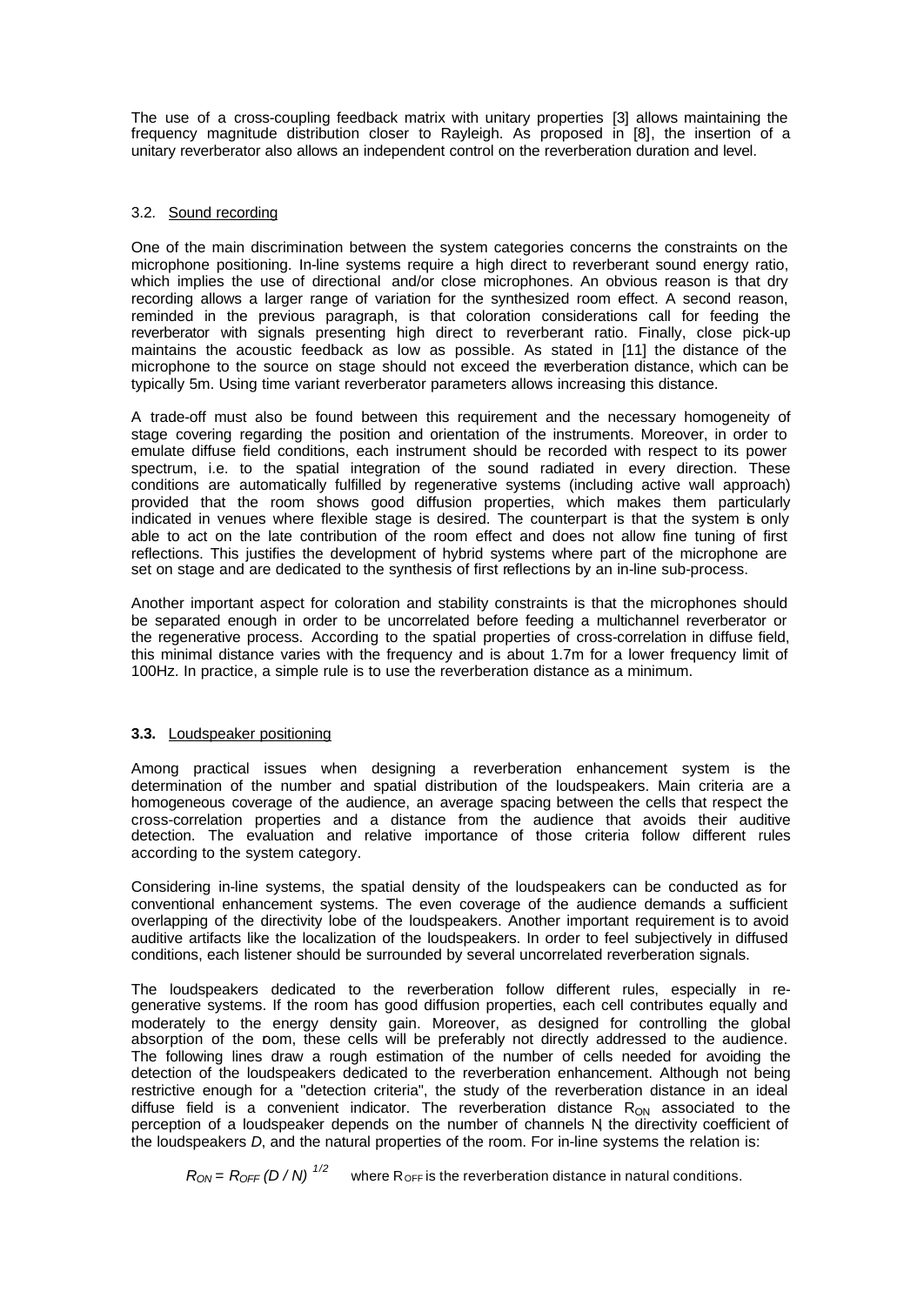As can be seen, this relation does not depend on the synthesized reverberation time but only on the natural conditions. This can be very constraining if the room is damped, especially at high frequency where the RT is lower and the directivity factor of transducers is high. For regenerative systems the relation takes into account the gain of the reverberation energy *G* [8]*.* If the gain is maintained moderate, the conditions are more favorable than for in-line systems.

$$
R_{ON} = R_{OFF} (1 - 1/G)^{1/2} (D/N)^{1/2}
$$

This simple relation must however be refined if the room does not fulfill Sabine's hypothesis. For example, under-balcony areas often show a strong attenuation of the reverberation energy density. Hence, the detection conditions are less favorable. Moreover, these seats will precisely need a higher room effect enhancement to compensate for the heterogeneity of the sound field. These conditions call for an increase of the spatial density of cells.

## **4. GUIDELINES FOR SELECTION**

## 4.1. Initial context

The analysis of the initial architectural and acoustic properties of the room is obviously decisive when selecting the system. According to the volume characteristics and targeted gain of the reverberation time, it may be mandatory to use a system offering strong decoupling between the energy density and time duration gain. Other important features concern the constraints on the spatial distribution of transducers. Highly flexible stage setup demand a careful study of the microphone positioning for in-line systems. On the contrary, regenerative systems offer, a quasioptimal sound recording if no variability or correction is needed for the early room contribution.

A common situation concerns venues with deep under-balcony areas or strongly decoupled volumes. The constraints on loudspeaker positioning may become severe. On the one hand, the reverberation level is generally poor in these areas. Hence, it calls for a trade-off between raising the level and the risk of sound localization of the loudspeakers and leads to an increase of the number of loudspeakers. In the case of regenerative systems, this number is however constrained by the minimal spacing between adjacent cells (cf. § 3.3).

Another issue, when adjusting a regenerative system in those conditions, is the influence of the heterogeneous couplings on the overall sound quality. The use of cross coupling matrix in the electronic feedback was shown efficient for limiting the coloration risks, an interesting property being the even distribution of coupling coefficients. The same argument applies to the natural room itself: in case of strongly decoupled volumes, the odd distribution of inter-cell coupling may alter the coloration of the reverberation. It may also result in enhancing only the local reverberation of each sub-volume – subsequently boosting the audience noise - while the original aim was to create a single large volume.

## 4.2. Variability

Even when the system is designed mainly for increasing the reverberance sensation, it is worth considering the multidimensional properties of room perception. While *late reverberance* is noticed on stop chords or sharp transients, the *running reverberance* corresponds to the sensation of a *background reverberant stream* that perception can segregate from direct sound events even in the course of a musical phrase. As stated in [1] and [5], this segregation ability, musically appreciable, will be driven negatively by the amount of first reflections between 50ms and 150ms: a high energy level in that time section reduces the transparency between the source events and the room contribution. Small rooms often present too much energy in this time section and call for systems that can reshape the early to late room effect transition.

In-line systems generally offer high flexibility and their control parameters may be easily connected to perceptual attributes, as their interaction with the natural room is simpler to model. When the room is not dry, a method proposed in [4] and based on echogram convolution, predicts the effective room response according to the reverberator setup and compensates for the response of the room. For regenerative systems, the correspondence between the control